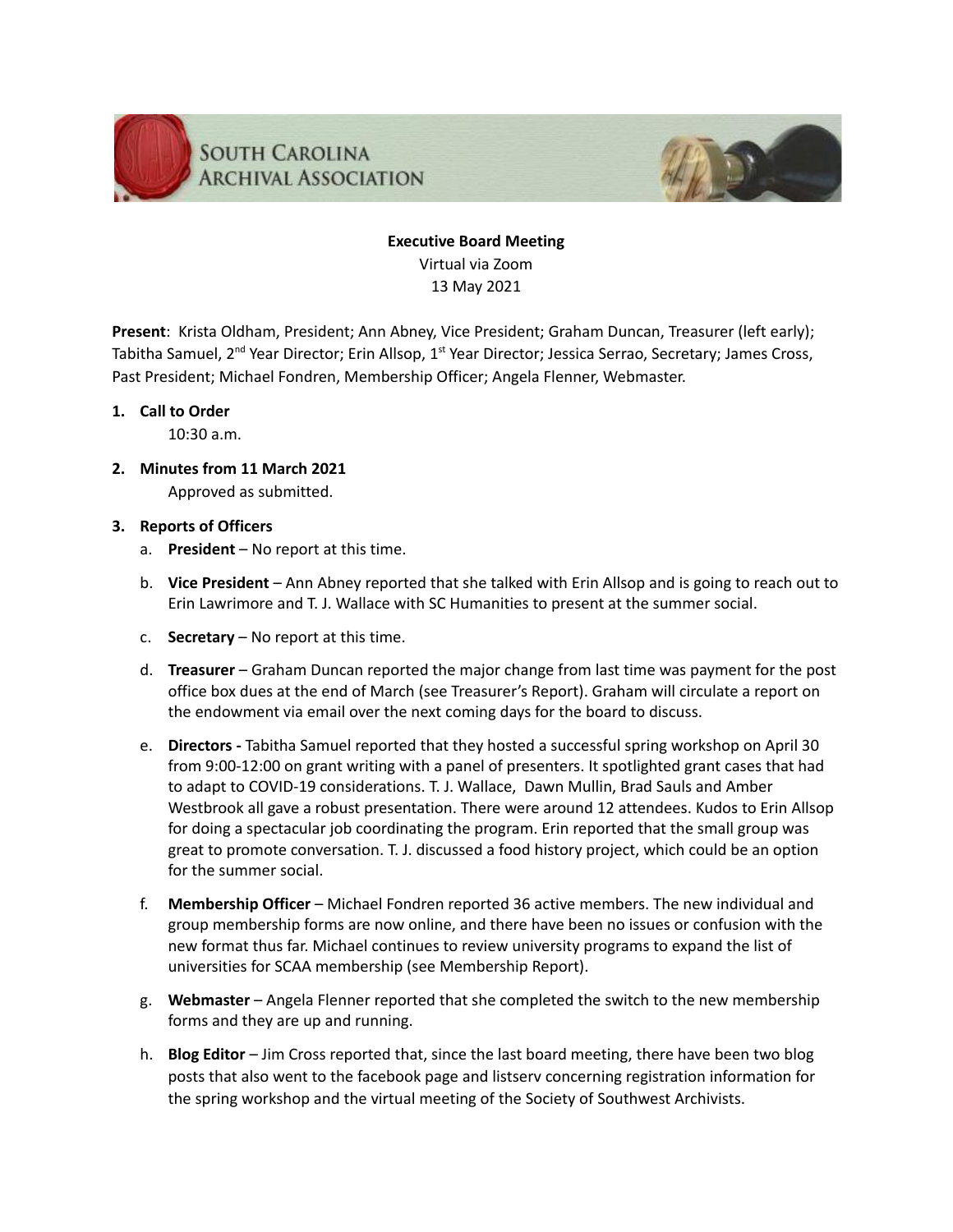## **4. Reports of Standing Committees**

a. **Nominating Committee** – Jim Cross reported there are two individuals who indicated willingness to serve on the committee - Morgan Adams, associate librarian at Union County Carnegie Library, and Taryn Cooksey, collection manager of USC's South Caroliniana Library. Ann motioned to approve the nominating committee of Morgan Adams and Taryn Cooksey. Michael seconded. The motion passed unanimously.

The committee is considering a call for nominations in June and welcomes suggestions for nominees for VP/President elect, secretary, and first year director.

- b. **Ad-Hoc Endowments Committee** No report at this time.
- **c. Awards Committee** No report at this time.

#### **5. Unfinished Business - Action Items from last meeting not covered in Reports**

a. Jessica Serrao presented the revised folder hierarchy proposal to the board. All board members agreed to implement Option 1 - Chronological-Organizational, in which each board member will organize only records related directly to their position under the board member folder, and records created in a role for a committee or event will be organized under that committee or event folder. It was agreed that this option accommodates situations in which more than one board member is involved in planning events, and it is easier to view all event materials in one place rather than separated into board member folders. Jessica will begin rearranging folders over the next few months.

Jessica ran into a file management issue on the website when trying to replace existing minutes with updated minutes to include officer reports. She and Angela will work to resolve this.

- b. **Summer Social** Ann Abney reported that she and Erin Allsop asked Erin Lawrimore and T. J. Wallace to provide short presentations - Erin's will be on beer history in N.C. and T. J. will discuss the South Carolina roaming exhibit on food and food history. The board discussed a date and time for the summer social to propose to the presenters, and agreed on the afternoon of July 15. This avoids SAA section meetings and the afternoon time will encourage virtual socializing and imbibing. It was proposed that it could be held from around 3:00-5:00 with the first 1-1.5 hours for presentations, and the second 1-1.5 hours for socializing. Ann will send emails to T. J. and Erin and report further updates to the board.
- c. **Annual Meeting** Tabitha Samuel suggested the board discuss a theme for this year's meeting. The virtual format with no theme worked well last year and allowed for variety and convenience. The board agreed to a compromise with a broad theme of Crossroads. This could be interpreted in a variety of ways, including crossroads between changing COVID restrictions, physical versus digital, services, projects, or renovations.

The board agreed to move up the call for proposals to the end of June to allow for more time. The deadline for presentation submissions will be at the beginning of September, with the student poster deadline extended to mid-September. This will accommodate students moving back to campus in August and gives about two months to review, select, and create the program.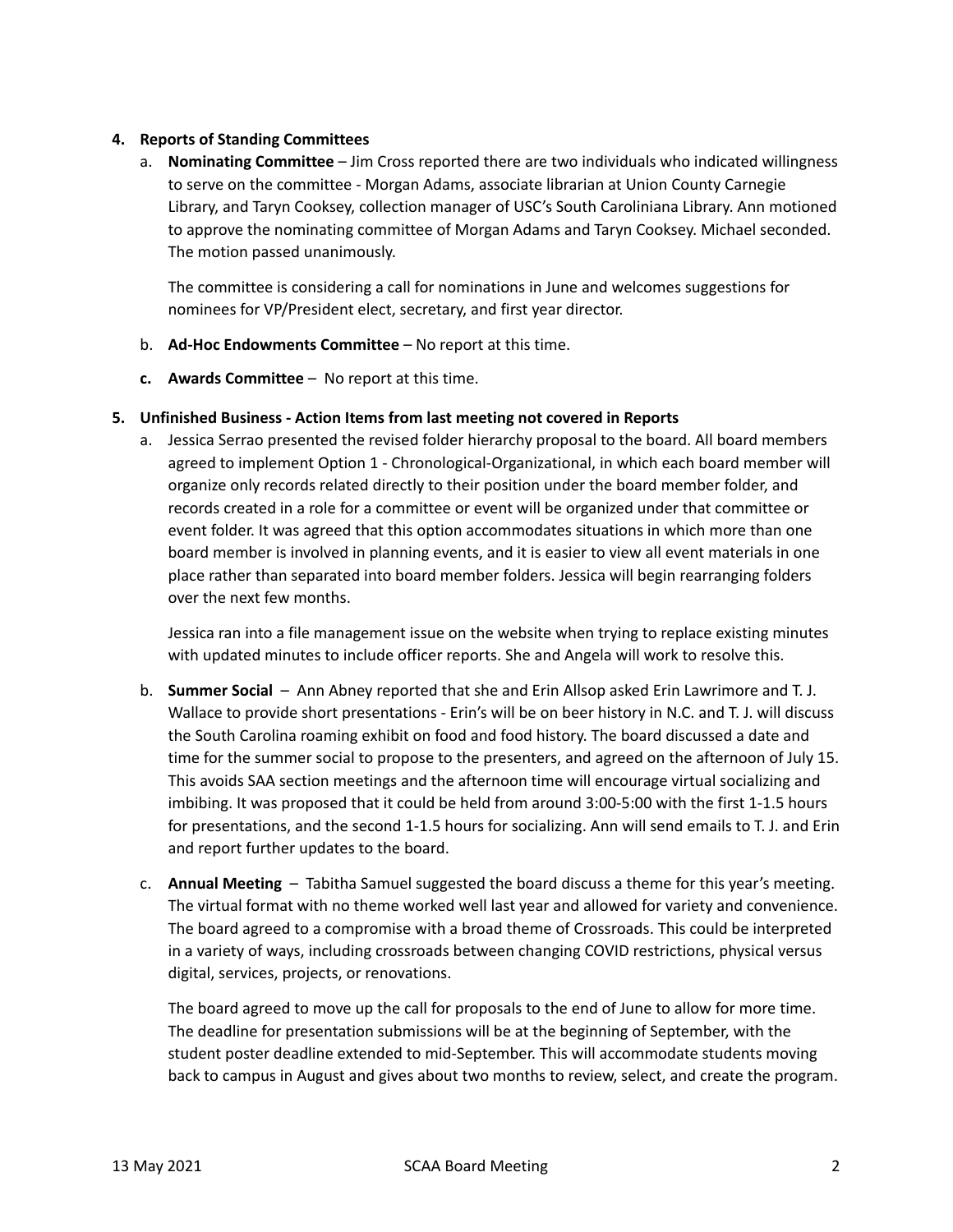Tabitha will think about keynote speakers that could align well with the Crossroads theme and will bring ideas to the next meeting.

## **6. New Business** - None to report.

#### **7. Adjourn**

11:12 a.m.

#### **8. Date for Next Meeting**

Next meeting is scheduled for July 1. Krista will send out the calendar invites for July and September.

## **9. Action Items**

#### All Board Members

● Send suggestions for nominees for VP/President elect, secretary, and first year director to Jim Cross via email.

Krista Oldham

● Send calendar invites for July and September board meetings.

Ann Abney

● Email T. J. Wallace and Erin Lawrimore about summer social presentations and report further updates to the board.

## Graham Duncan

- Circulate a report on the endowment via email over the next coming days for discussion. Tabitha Samuel
	- Compile list of keynote speakers that align with the Crossroads theme for next meeting.

Jessica Serrao

- Rearrange Google folders.
- Work with Angela to resolve the issue with replacing minutes on the website.

#### Angela Flenner

● Work with Jessica to resolve the issue with replacing minutes on the website.

-Respectfully submitted by Jessica Serrao, Secretary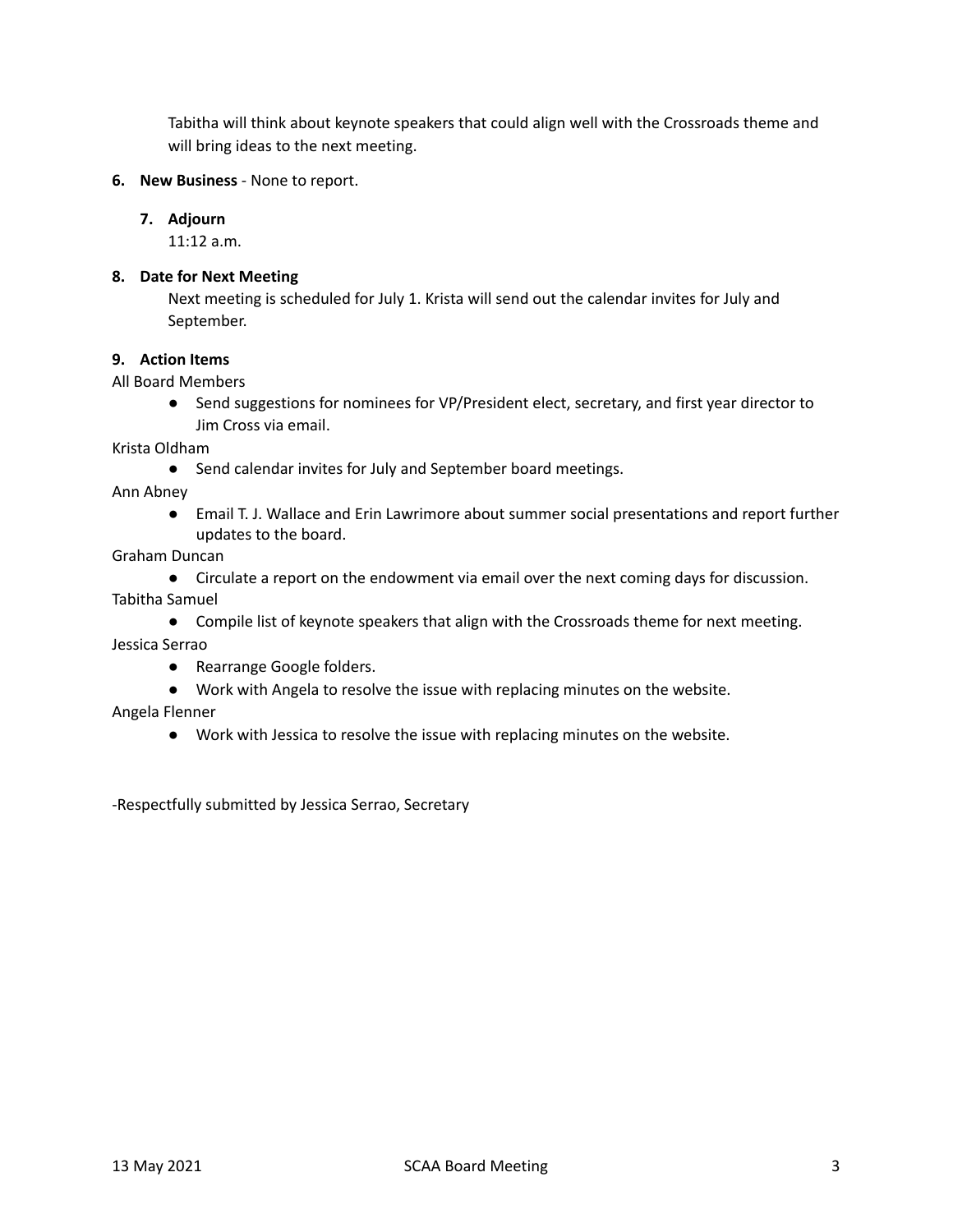



# **May 13, 2021**

CHECKING ACCOUNT: \$ 7,117.42 (Pending Balance) *\$ 7,117.42 (Available Balance)*

PAYPAL BALANCE: \$8,972.67

HART ENDOWMENT (#...80119) Total in account: \$6,850.33 Next maturity date: 11/08/2021

BB&T CERTIFICATE OF DEPOSIT (#...04268) Total in account: \$12,258.54 Next maturity date: 01/10/2021

**Total Assets: \$ 35,198.96**

INCOME FOR 2021 Membership Dues: \$180.00 Hart Endowment (#...80119): \$6.26 Certificate of Deposit (#...04268): \$22.53 Total \$208.79

EXPENSES FOR 2021 PayPal Fees: \$5.70 PO Box Fees: \$188.00 Total \$193.70